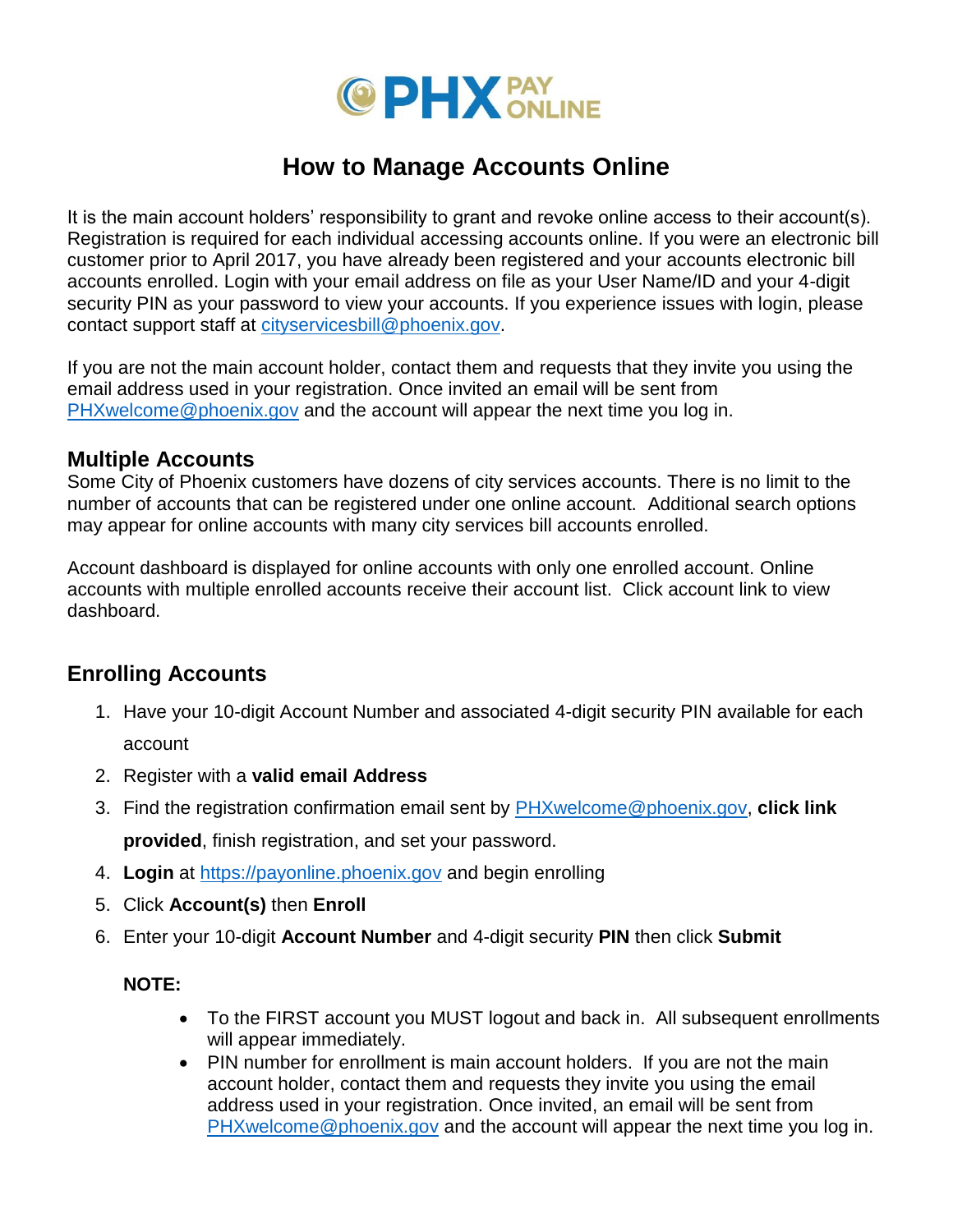

7. Repeat steps 5 and 6 for each account

# **Updating Account Settings**

Make sure the account you want to change is the current active account. Click **Settings** to view account update options. This is where you manage your automatic payment account information, sign-up for electronic bills, and change your mailing address or phone number. Select the option desired, click **Update,** make changes, and click **Save**.

**NOTE:** Change made here are posted to your City Services Bill account. Change made using **Login Profile** are only for your online account and are NOT posted to your City Services Bill account.

### **Updating Security Pin**

1. Security PIN should only be updated by the main customer. To update your security PIN, contact PHX Customer Service at [cityservicesbill@phoenix.gov](mailto:cityservicesbill@phoenix.gov) or 602-262-6251.

## **Pay Bills Online**

There are multiple ways to Pay your Bill Online.

- 1. Click **One Time Payment** at [https://payonline.phoenix.gov](https://payonline.phoenix.gov/)
- 2. Click **Pay Now** button on account dashboard
- 3. Click **Services** and select **Pay City Services Bill**
- 4. Visit [https://paycityservices.phoenix.gov](https://paycityservices.phoenix.gov/)

If you use options 2 and 3 within the portal, your account number and service address will be transferred to the paycityservices.phoenix.gov system. Otherwise you will need to enter your 10 digit account number and services address for each payment.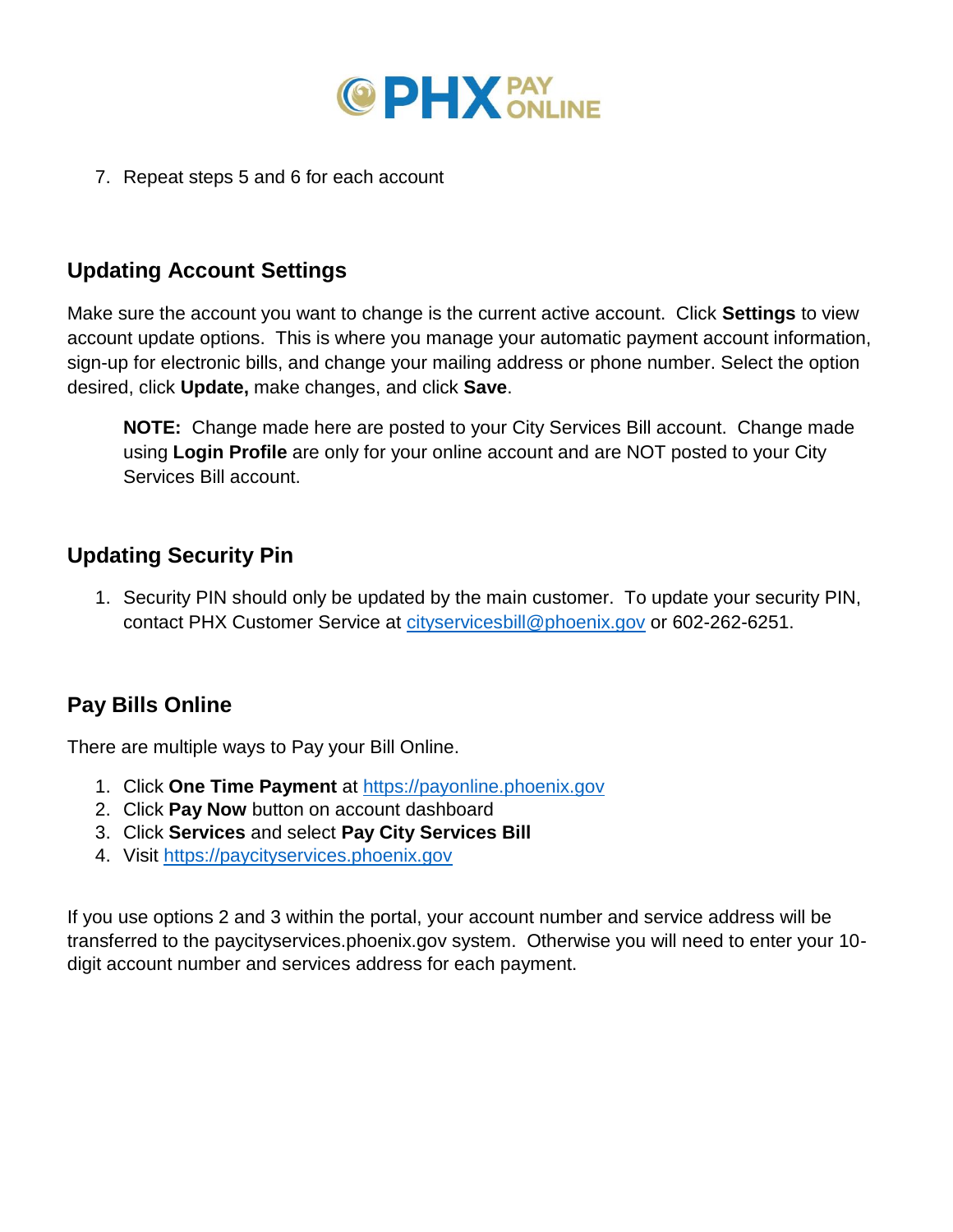

#### **Accessing Accounts**

1. Use menu options to navigate to account information

Dashboard Account(s) Settings Details - Services - Login Profile Help -

- 2. Click **Account(s)** to view list of accounts enrolled online and select desired account
- 3. Click desired **account link** to view dashboard

|                | Dashboard Account(s) Settings Details ▼ Services ▼ Login Profile Help ▼ |
|----------------|-------------------------------------------------------------------------|
|                |                                                                         |
|                | 20123456789-123 E TEST ST, PHOENIX, 85003-012345                        |
|                |                                                                         |
| Enroll Account | Request access to an account.                                           |

4. Click **Arrow E** next to the account number to expand account options:

| $\vee$<br>0123456789 - 123 E TEST ST, PHOENIX, 85003-012345                              |                  |  |  |
|------------------------------------------------------------------------------------------|------------------|--|--|
| SAMPLE, WILLAIM A<br>is the main customer on this account.                               |                  |  |  |
| You have Account Holder access on this account.                                          | Remove My Access |  |  |
| Add a nickname for this account.                                                         | Add              |  |  |
| You may grant other users access to this account.                                        | Invite           |  |  |
| Revoke Access<br>WILLAIM A SAMPLE<br>has Account Holder access to this account.          |                  |  |  |
| Revoke Access<br>wiliam.sample@mail.com (Unregistered) has Guest access to this account. |                  |  |  |
| Revoke Access<br>William Sample has Account Holder access to this account.               |                  |  |  |

- a. Invite others to view or manage your account(s)
- b. Revoke or remove access to your account(s)
- c. Manage account nickname for searching
- 5. When numerous accounts are enrolled, only the first set of accounts are displayed initially.
	- a. To view more accounts, use navigation buttons  $R_{\text{previous}}$   $R_{\text{next}}$  at the bottom of the list or use the search options to find desired account.

Search More Options Show All **Street Address** 

6. Use **Select Account** drop down box switch between multiple accounts on various pages.

Select Account | 0123456789 - 123 E TEST ST, PHOEND(, 85003-012345)